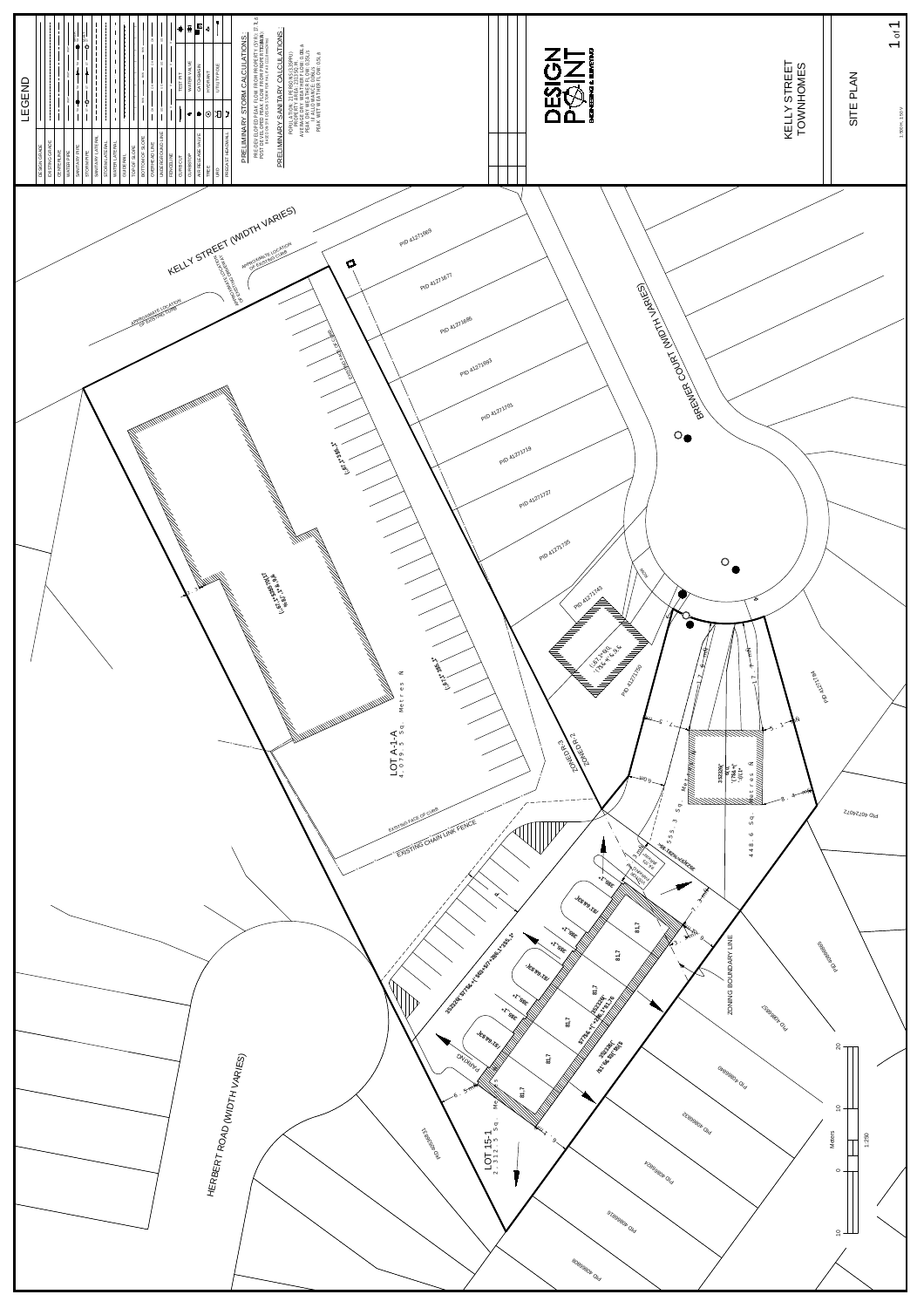- 1. Give First Reading to consider the proposed amendments to the Halifax Municipal Planning Strategy (MPS) as set out in Attachment A of this report, to align the Mainland South Generalize Future Land Use Map (GFLUM) boundary with the property boundary and to extend the existing designations to said boundary at lands off Brewer Court, Halifax, and schedule a joint public hearing; and
- 2. Approve the proposed amendments to the Halifax Municipal Planning Strategy, as set out in Attachment A of this report.

#### **It is further recommended that Halifax and West Community Council:**

3. Give Notice of Motion to consider the proposed development agreement, as set out in Attachment B of this report, to permit a 6-unit townhouse and a semidetached dwelling at lands off Brewer Court, Halifax. The public hearing for the development agreement shall be held concurrently with that indicated in Recommendation 1.

**Contingent upon the amendment to the Halifax Municipal Planning Strategy being approved by Regional Council and becoming effective pursuant to the requirements of the** *Halifax Regional Municipality Charter***, it is further recommended that Halifax and West Community Council:**

- 4. Approve the proposed development agreement to permit a 6-unit townhouse and a semidetached dwelling at lands off Brewer Court, which shall be substantially of the same form as contained in Attachment B of this report;
- 5. Require the agreement be signed by the property owner within 120 days or any extension thereof granted by Council on request of the property owner, from the date of final approval by Council and any other bodies as necessary, including applicable appeal periods, whichever is later, otherwise this approval will be void and obligations arising hereunder shall be at an end.

#### **BACKGROUND**

Banc Properties Limited has applied to enter into a development agreement to permit a 6-unit townhouse and a semi-detached dwelling on two existing lots off Brewer Court in Halifax. This proposal may be considered under existing MPS policies for a portion of the site. However, the Mainland South Generalized Future Land Use Map (GFLUM) boundary applies three different designations to portions of these properties and only one of the three allows the proposal to be considered through the development agreement process. Therefore, amendments to the Halifax Mainland plan are required to enable the proposal.

| <b>Subject Site</b>               | Composed of two lots: 31 and 33 Brewer Court.                               |
|-----------------------------------|-----------------------------------------------------------------------------|
| Location                          | Located within the Kelly Street Subdivision in Halifax. The subject site    |
|                                   | has public road frontage on Brewer Court and is surrounded by Walter        |
|                                   | Havill Drive, Ridgestone Court, Herbert Road and Osborne Street.            |
| <b>Regional Plan Designation</b>  | The subject site is designated Urban Settlement (US) under the              |
|                                   | Regional MPS.                                                               |
| <b>Community Plan Designation</b> | The subject properties lie within the Halifax Municipal Planning            |
| (Map 1)                           | Strategy (MPS). However, three different designations exist within the      |
|                                   | subject site:                                                               |
|                                   | The northeast portion of the property falls within the Halifax              |
|                                   | Mainland South Secondary Plan Area, and is designated                       |
|                                   | Medium Density Residential (MDR);                                           |
|                                   | The lands directly abutting Brewer Court also falls within the<br>$\bullet$ |
|                                   | Halifax Mainland South Secondary Plan Area, and is                          |
|                                   | designated Low Density Residential (LDR);                                   |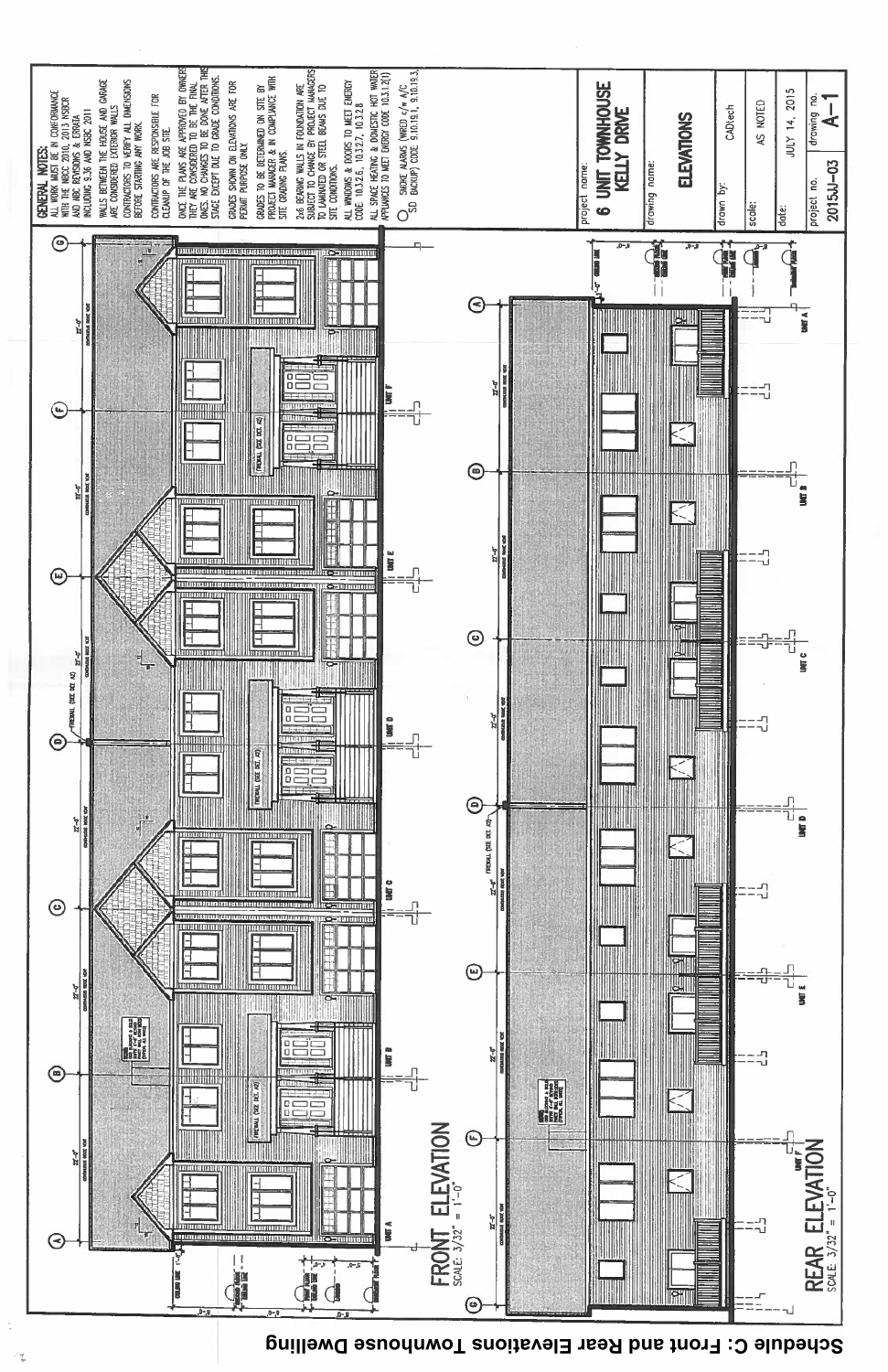|                            | The southwest portion of the site is designated Residential<br>$\bullet$<br>Development District (RDD).                                                                                                                                                                                                                                                                                                                                                                                                                                                                             |
|----------------------------|-------------------------------------------------------------------------------------------------------------------------------------------------------------------------------------------------------------------------------------------------------------------------------------------------------------------------------------------------------------------------------------------------------------------------------------------------------------------------------------------------------------------------------------------------------------------------------------|
| Zoning (Map 2)             | The portion directly fronting on Brewer Court is zoned R-2 (Two Family<br>Dwelling), while the remainder of the site is zoned R-3 (Low Rise<br>Apartment). The entire subject site falls under the Halifax Mainland<br>Land Use By-law (LUB).                                                                                                                                                                                                                                                                                                                                       |
| <b>Size of Site</b>        | 2,638 square metres (28,395 sq. ft.)                                                                                                                                                                                                                                                                                                                                                                                                                                                                                                                                                |
| <b>Street Frontage</b>     | The subject site has approximately 31 metres (102 ft.) of frontage on<br>Brewer Court.                                                                                                                                                                                                                                                                                                                                                                                                                                                                                              |
| <b>Current Land Use(s)</b> | The site is vacant, and is encumbered by Nova Scotia Power and<br>Halifax Water easements.                                                                                                                                                                                                                                                                                                                                                                                                                                                                                          |
| <b>Surrounding Use(s)</b>  | The subject site is surrounded by predominantly residential uses:<br>To the north is Herbert Road developed with semi-detached<br>٠<br>units:<br>To the northeast is a 3-storey apartment building accessed off<br>Kelly Street;<br>To the immediate east is Brewer Court, a cul-de-sac of semi-<br>$\bullet$<br>detached dwelling units;<br>To the south and southeast lies Ridgestone Court, developed<br>$\bullet$<br>with small lot single detached dwelling units, and a portion of<br>Walter Havill Drive that is developed both sides with semi-<br>detached dwelling units. |

#### **Proposal Details**

The applicant proposes to re-align the existing GFLUM boundaries located at 31 and 33 Brewer Court to align with the property boundaries and extend the MDR and LDR designations to the edge of the RDD boundary. A development agreement would then be applied to the property in accordance with applicable MDR policies. The major aspects of the proposal are as follows:

- Shift the GFLUM boundary to align with property boundaries between the subject site and the Stoneridge on the Park subdivision;
- Apply the MDR designation to the northeast portion of the site to enable the proposed townhouses;
- Apply a development agreement to the property to permit a 6-unit townhouse and a semi-detached unit on the two existing lots; and
- Create access to the development from Brewer Court over a private driveway.

## **MPS and LUB Context**

The MPS designation boundaries were established prior to the creation of the lot fabric in this area and they do not align with the current property boundaries (see Schedule A).

The front portion of the site at 31 Brewer Court is designated Low Density Residential (LDR) while the rear is designated Medium Density Residential (MDR).

The front portion of the site at 33 Brewer Court is designated LDR, the rear has a small portion within the MDR designation, and the balance is designated RDD. The RDD designation was established to allow the development to the southwest on Ridgestone Court, Walter Havill Drive and beyond.

The proposal would:

- re-designate the rear portion of 33 Brewer Court from RDD to MDR to allow the proposed townhouses; and,
- re-designate the balance of 33 Brewer Court from RDD to LDR to align with the proposed semidetached dwelling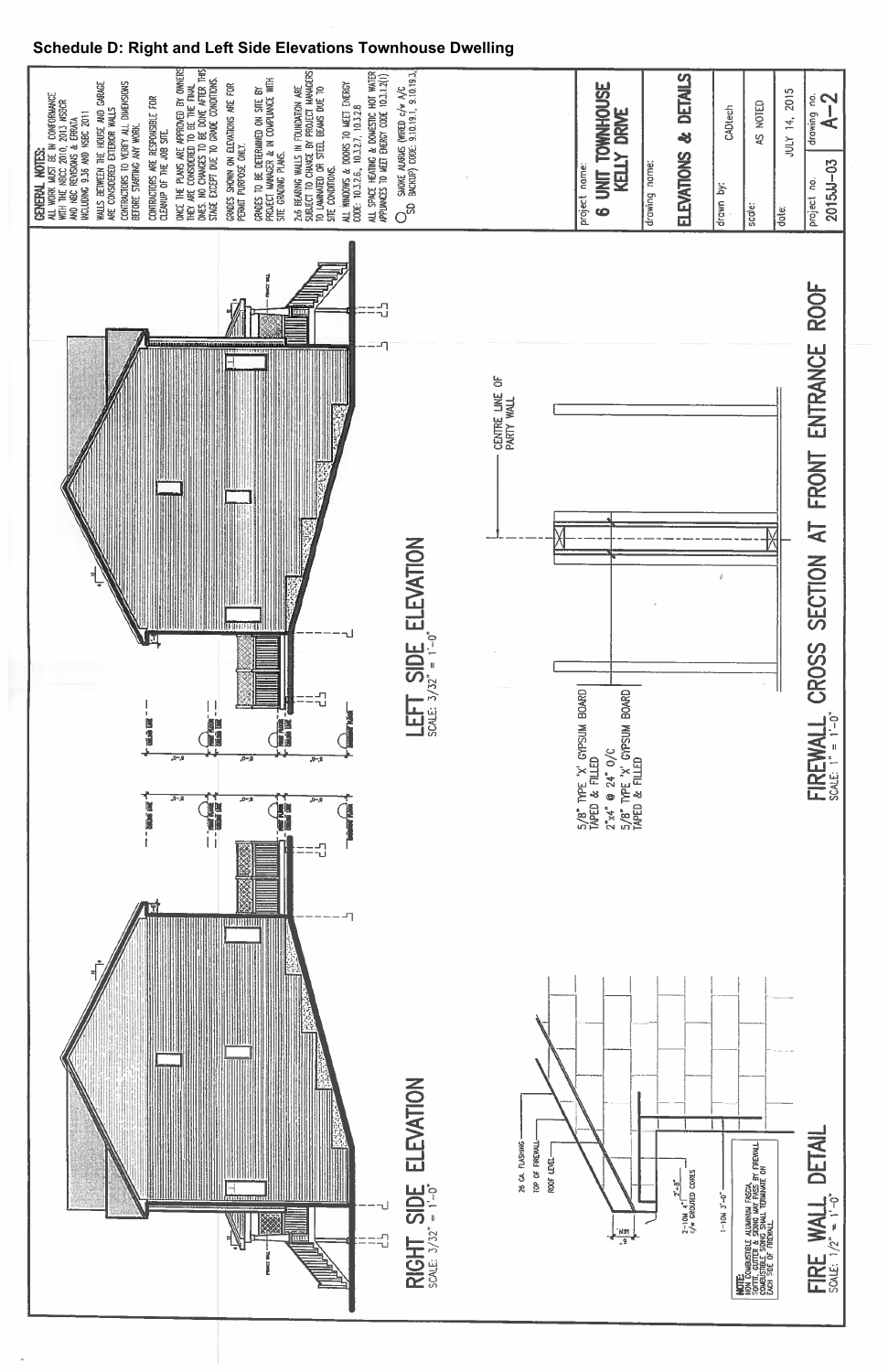## **Approval Process**

The approval process for this application involves two steps:

- a) First, Regional Council must consider and, if deemed appropriate, approve the proposed amendments to the MPS; and
- b) Second, Halifax and West Community Council must consider and, if deemed appropriate, approve a proposed development agreement.

A public hearing is required prior to a decision on both matters and may be held at the same time for the MPS amendments and the proposed development agreement. However, the proposed MPS amendments are under the jurisdiction of Regional Council, while the development agreement is under the jurisdiction of the Halifax and West Community Council.

In the event Regional Council approves MPS amendments, Halifax and West Community Council may decide on the proposed development agreement subsequent to the MPS amendments coming into effect. A decision on the MPS amendments is not appealable to the Nova Scotia Utility and Review Board (Board). However, the decision on the proposed development agreement is appealable to the Board.

## **COMMUNITY ENGAGEMENT**

The community engagement process has been consistent with the intent of the HRM Community Engagement Strategy, the HRM Charter, and the Public Participation Program approved by Council on February 25, 1997. The level of community engagement was consultation achieved through providing information and seeking comments through the HRM website, signage posted on the subject site, letters mailed to property owners within the notification area and a public information meeting held on April 27, 2017. Attachment D contains a copy of the minutes from the meeting. The public comments received included the following topics:

- Impact on existing traffic issues both on Brewer Court and Kelly Street;
- On street parking on Brewer Court;
- HRM protective services will have difficult time accessing townhomes due to parking on street;
- Proposed semi-detached dwelling too close to existing dwelling;
- Increased density and townhouse form not appropriate:
- Perception that the subject site would be permanently held as green space; and
- Construction related issues.

A public hearing must be held by Regional Council before they can consider approval of the proposed MPS amendments. Should Regional Council decide to proceed with a public hearing on this application, in addition to the published newspaper advertisements, property owners within the notification area shown on Map 2 will be notified of the hearing by regular mail.

The proposal will potentially impact local residents and property owners.

#### **DISCUSSION**

The Halifax MPS is a strategic policy document that sets out the goals, objectives and direction for long term growth and development in Municipality. While the intention of the MPS is to provide broad direction, Regional Council may consider site-specific MPS amendment requests to enable proposed development which is are inconsistent with its policies, or in instances where existing designation boundaries do not follow property boundaries. Amendments to an MPS are significant undertakings and Council is under no obligation to consider such requests.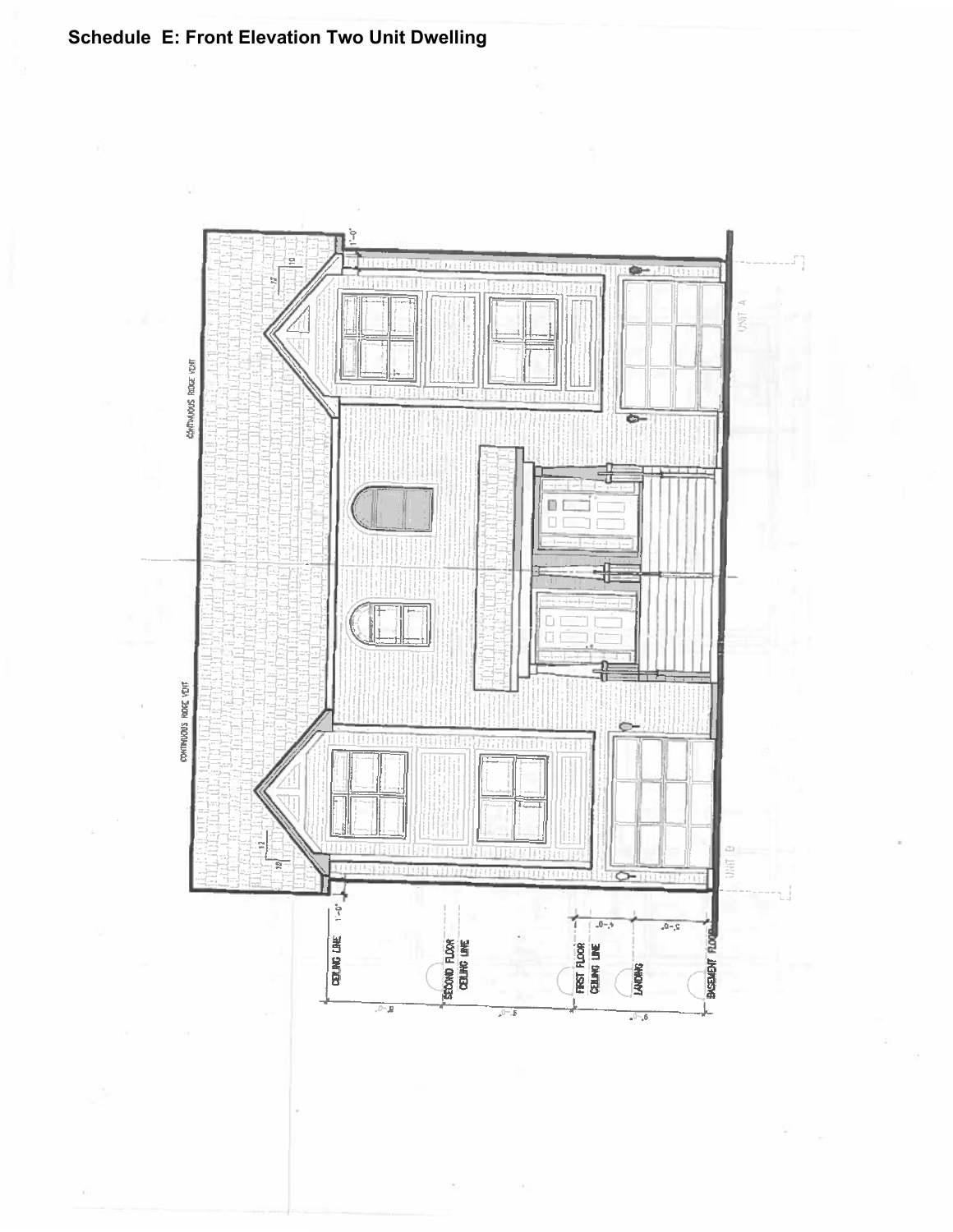The following paragraphs review the rationale and content of the proposed MPS amendments, as well as the associated development agreement.

#### **Proposed MPS Amendments**

Staff considered the existing MPS policy context and considered several policy approaches when drafting the proposed MPS amendments. Attachment A contains the proposed MPS amendments, and a summary of the proposed amendments are as follows:

- Shift the designation boundary such that it follows the property boundary between the subject site and Stoneridge on the Park;
- The RDD designation will be removed from the site, and the LDR and MDR designations will be extended to their respective portions of the subject site;
- The LDR designation on the area of the subject site that fronts on Brewer Court will remain in place as the applicant's proposal is a semi-detached dwelling unit on that portion of the site and is enabled by the LDR designation; and
- The MDR designation applied to the northeast portion of the site will enable the townhouse style development being proposed.

Of the matters addressed by the proposed MPS amendments, the following has been identified for detailed discussion.

#### **Procedural Approach**

Historically, MPS designation boundary corrections or realignments have been carried out as amendments to the MPS. At the time the Mainland South Generalize Future Land Use Map (GFLUM) was established in this area it was recognized as "general" or conceptual and boundary alterations were not sought to adjust these boundaries as development proceeded and new property lines were established. However, due to increased accuracy and other advancements in digital mapping, it is no longer good planning practice to allow these inconsistencies to remain. Staff recommend these alterations be completed as part of the development process whenever opportunities arise.

#### **Proposal Rationale**

Staff provide the following rationale in support of the proposed amendments:

- Policy 1.3.4 under Section X of the Mainland South SMPS, Residential Environments, enables townhouses in the MDR designation. This policy fits with the applicant's proposal but the site must provide adequate physical area to accommodate the proposal by shifting the boundary;
- Following the realignment of the designation boundary, the subject site may then be developed as an integral part of the urban fabric rather than a space that is neither a public open space or a visual amenity;
- The townhouse form permitted by Policy 1.3.4 is an appropriate transition between the existing apartment building to the east and the semi-detached dwellings on Herbert Road and Walter Havill Drive to the west;
- Policies IM 7 (ii) and IM 8 of the Mainland South SMPS speak to plan amendment requirements and enable the designation boundary adjustment to be considered; and
- Without a legal amending the designation boundary the development agreement request may not proceed.

#### **Proposed Development Agreement**

Attachment B contains the proposed development agreement for the subject site and the conditions under which the development may occur. The proposed development agreement addresses the following matters:

- Permitted uses are a 6-unit townhouse and semi-detached dwelling;
- A landscape plan is required;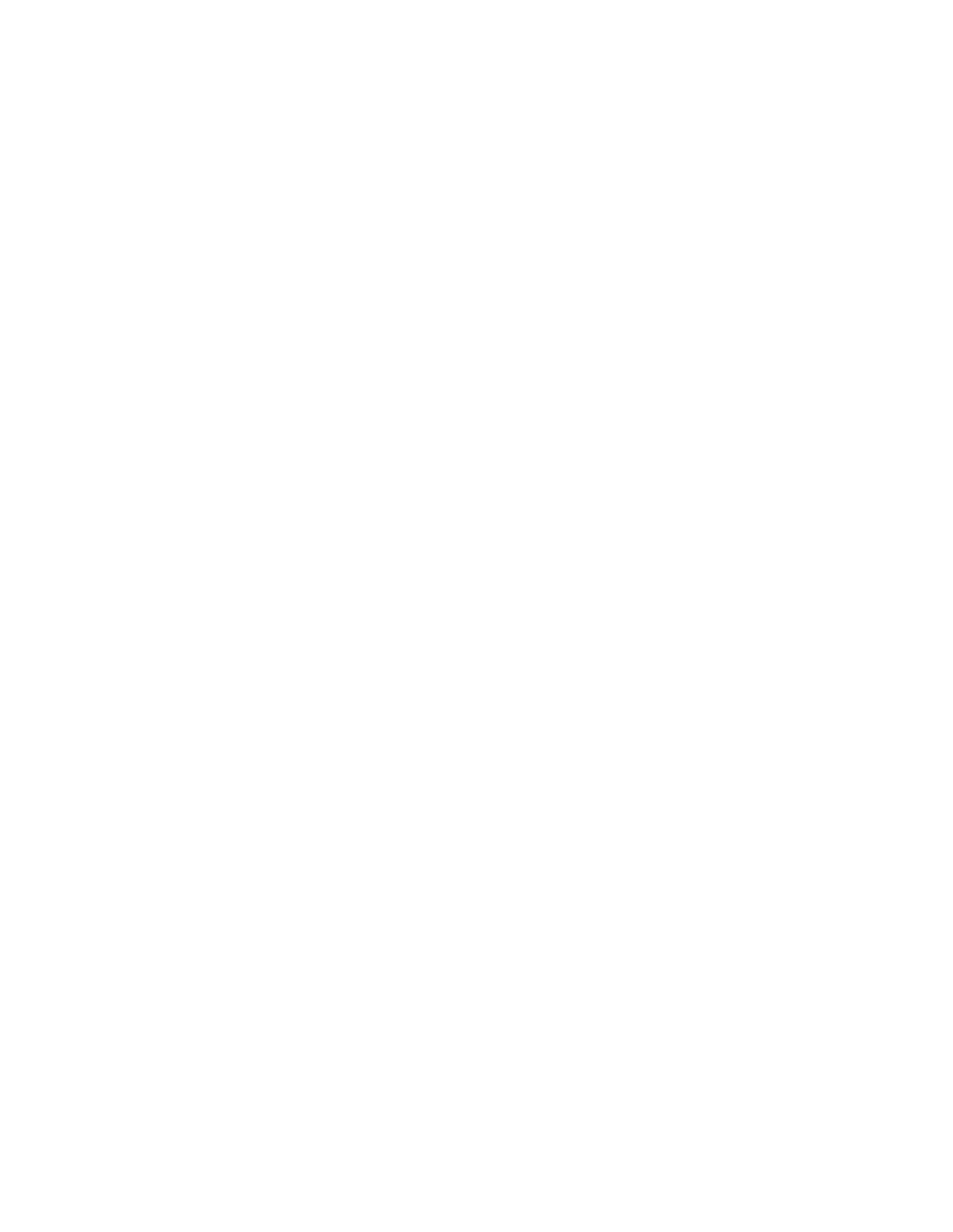- The combined private driveway and service easement meets HRM requirements;
- Fencing is to be provided to screen 29 Brewer Court from the proposed private driveway;
- Architectural requirements are included;
- Changes to the parking and landscaping measures and building materials are identified as nonsubstantive amendments; and
- Changes to the time of commencement and time of completion are identified as non-substantive amendments.

The attached development agreement will permit a 6-unit townhouse, a semi-detached dwelling unit, a private driveway and associated parking subject to the controls identified above. Of the matters addressed by the proposed development agreement to satisfy the proposed MPS criteria as shown in Attachment A, the following have been identified for detailed discussion.

#### **Traffic**

A Traffic Impact Statement submitted in support of this application shows that trip generation rates from peak morning and evening hours for this proposal will be low and not materially impact traffic on the adjacent road network. This TIS has been accepted by HRM Traffic Services.

#### Townhouse Dwellings Permitted

Policy 1.3.4 in Section X of the Mainland South SPS permits townhouse dwelling types in the Medium Density Residential environment. This policy provides for diversity in the housing mix and addresses the dichotomy between these housing forms.

#### **Conclusion**

Staff have reviewed the application and the existing policy context and advise that the MPS should be amended to align the designation boundaries with the property boundaries to enable the proposed development agreement. The townhouse form is suitable in terms of height, materials and scale within the immediate mix of single detached, semi-detached and apartment housing forms. As an infill proposal the townhouses provide an alternative form of housing and effective use of existing municipal service capacity. Council should note that subdivision regulations for townhouses can not be met due to insufficient frontage on a public street. Therefore, there is no capacity for further subdivision of the townhouse property.

Staff recommend that the Halifax and West Community Council recommend that Regional Council approve the proposed MPS amendments.

#### **FINANCIAL IMPLICATIONS**

There are no financial implications. The applicant will be responsible for all costs, expenses, liabilities and obligations imposed under or incurred in order to satisfy the terms of this Development Agreement. The administration of the development agreement can be carried out within the approved 2018/2019 budget with existing resources.

#### **RISK CONSIDERATION**

There are no significant risks associated with the recommendations contained within this report. This application involves proposed MPS amendments. Such amendments are at the discretion of Regional Council and are not subject to appeal to the Nova Scotia Utility and Review Board. Information concerning risks and other implications of adopting the proposed amendments are contained within the Discussion section of this report.